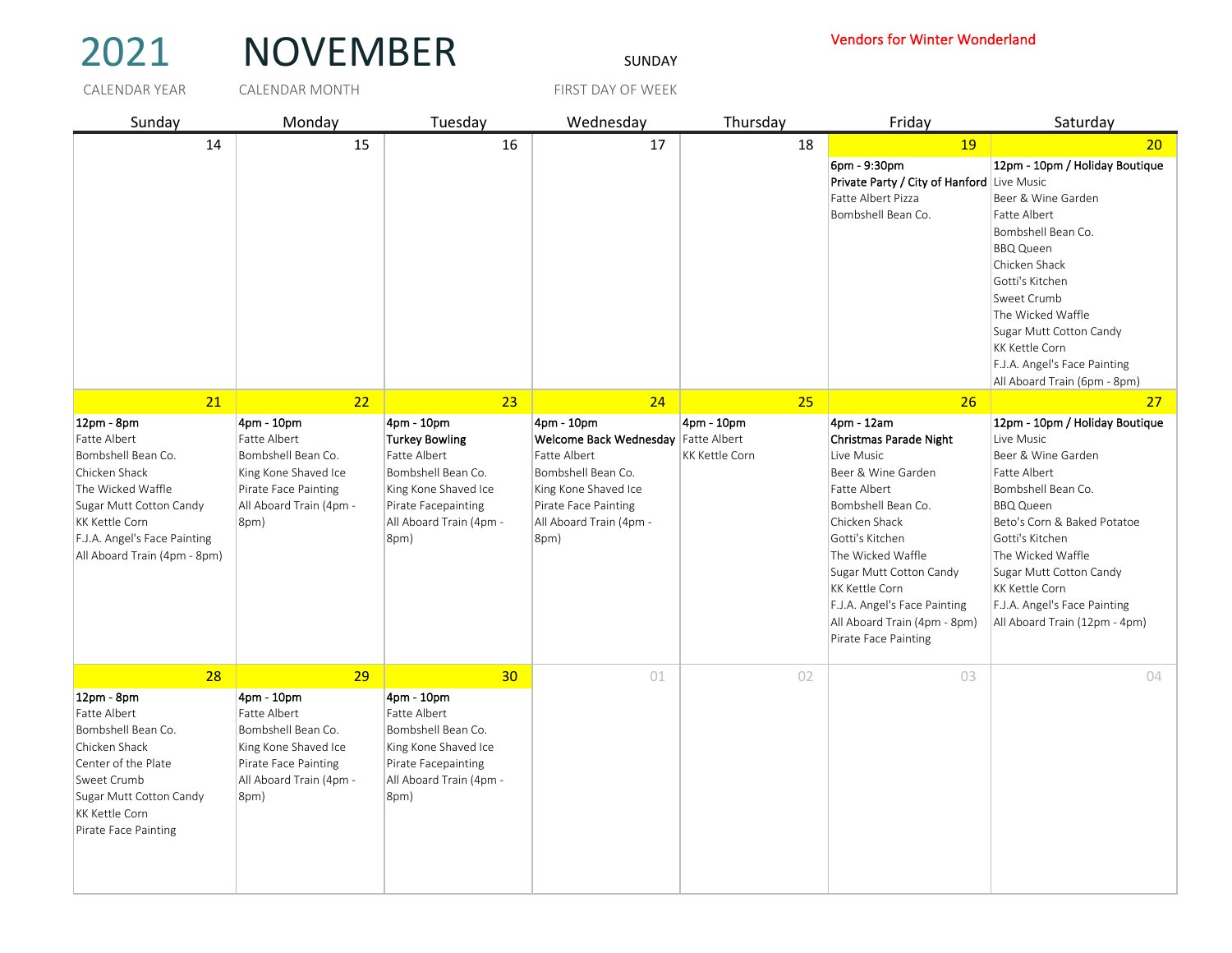| 2021                                                                                                                                                                                                                   | <b>DECEMBER</b>                                                                                                                         |                                                                                                                                  | SUNDAY                                                                                                                           |                                                                                                                                                                             | <b>Vendors for Winter Wonderland</b>                                                                                                                                                                                                                              |                                                                                                                                                                                                                                                                                                                       |
|------------------------------------------------------------------------------------------------------------------------------------------------------------------------------------------------------------------------|-----------------------------------------------------------------------------------------------------------------------------------------|----------------------------------------------------------------------------------------------------------------------------------|----------------------------------------------------------------------------------------------------------------------------------|-----------------------------------------------------------------------------------------------------------------------------------------------------------------------------|-------------------------------------------------------------------------------------------------------------------------------------------------------------------------------------------------------------------------------------------------------------------|-----------------------------------------------------------------------------------------------------------------------------------------------------------------------------------------------------------------------------------------------------------------------------------------------------------------------|
| <b>CALENDAR YEAR</b>                                                                                                                                                                                                   | <b>CALENDAR MONTH</b>                                                                                                                   |                                                                                                                                  | FIRST DAY OF WEEK                                                                                                                |                                                                                                                                                                             |                                                                                                                                                                                                                                                                   |                                                                                                                                                                                                                                                                                                                       |
| Sunday                                                                                                                                                                                                                 | Monday                                                                                                                                  | Tuesday                                                                                                                          | Wednesday                                                                                                                        | Thursday                                                                                                                                                                    | Friday                                                                                                                                                                                                                                                            | Saturday                                                                                                                                                                                                                                                                                                              |
| 28                                                                                                                                                                                                                     | 29                                                                                                                                      | 30                                                                                                                               | 01<br>4pm - 10pm<br>Fatte Albert<br>Bombshell Bean Co.<br>Pirate Face Painting<br>All Aboard Train (4pm - 8pm)                   | 02<br>4pm - 10pm<br>Live Music<br>Beer & Wine Garden<br>Fatte Albert<br>Bombshell Bean Co.<br><b>KK Kettle Corn</b><br>Pirate Face Painting<br>All Aboard Train (4pm - 8pm) | 03<br>4pm - 10pm<br>Live Music<br>Beer & Wine Garden<br><b>Fatte Albert</b><br>Bombshell Bean Co.<br>Gotti's Kitchen<br>Chicken Shack<br>Sweet Crumb<br>Sugar Mutt Cotton Candy<br>KK Kettle Corn<br>F.J.A. Angel's Face Painting<br>All Aboard Train (4pm - 8pm) | 04<br>12pm - 10pm<br>Live Music<br>Beer & Wine Garden<br>Fatte Albert<br>Bombshell Bean Co.<br><b>BBQ Queen</b><br>Kerribb Flava<br>Beto's Corn & Baked Potatoe<br>Gotti's Kitchen<br>The Wicked Waffle<br>Sugar Mutt Cotton Candy<br>KK Kettle Corn<br>F.J.A. Angel's Face Painting<br>All Aboard Train (12pm - 8pm) |
| 0 <sub>5</sub><br>12pm - 8pm<br>Fatte Albert<br>Bombshell Bean Co.<br>Chicken Shack<br>Center of the Plate<br>Sugar Mutt Cotton Candy<br><b>KK Kettle Corn</b><br>Pirate Face Painting<br>All Aboard Train (4pm - 8pm) | 06<br>4pm - 10pm<br>Fatte Albert<br>Bombshell Bean Co.<br>King Kone Shaved Ice<br>Pirate Face Painting<br>All Aboard Train (4pm - 8pm)  | 07<br>4pm - 10pm<br>Fatte Albert<br>Bombshell Bean Co.<br>King Kone Shaved Ice<br>Pirate Face Painting                           | 08<br>4pm - 10pm<br>Fatte Albert<br>Bombshell Bean Co.<br>King Kone Shaved Ice<br>Pirate Face Painting                           | 09<br>4pm - 10pm<br>Fatte Albert<br>Bombshell Bean Co.<br>Chicken Shack<br><b>KK Kettle Corn</b><br>Pirate Face Painting                                                    | 10<br>4pm - 10pm<br>Fatte Albert<br>Bombshell Bean Co.<br>Chicken Shack<br>Gotti's Kitchen<br>Sweet Crumb<br>Sugar Mutt Cotton Candy<br>KK Kettle Corn<br>F.J.A. Angel's Face Painting                                                                            | <b>11</b><br>12pm - 10pm / Holiday<br><b>Boutique</b><br>Fatte Albert<br>Bombshell Bean Co.<br><b>BBQ Queen</b><br>Beto's Corn & Baked Potatoe<br>Gotti's Kitchen<br>The Wicked Waffle<br>Sugar Mutt Cotton Candy<br>KK Kettle Corn<br>F.J.A. Angel's Face Painting                                                   |
| 12                                                                                                                                                                                                                     | 13                                                                                                                                      | 14                                                                                                                               | 15                                                                                                                               | 16                                                                                                                                                                          | 17                                                                                                                                                                                                                                                                | <b>18</b>                                                                                                                                                                                                                                                                                                             |
| $12pm - 8pm$<br>Fatte Albert<br>Bombshell Bean Co.<br> Rancho Viejo Taco Truck <br>Chicken Shack<br>Center of the Plate<br>Sugar Mutt Cotton Candy<br>KK Kettle Corn<br>Pirate Face Painting                           | 4pm - 10pm<br><b>Fatte Albert</b><br>Bombshell Bean Co.<br>King Kone Shaved Ice<br>Pirate Face Painting<br>All Aboard Train (4pm - 8pm) | 4pm - 10pm<br>Fatte Albert<br>Bombshell Bean Co.<br>King Kone Shaved Ice<br>Pirate Face Painting<br>All Aboard Train (4pm - 8pm) | 4pm - 10pm<br>Fatte Albert<br>Bombshell Bean Co.<br>King Kone Shaved Ice<br>Pirate Face Painting<br>All Aboard Train (4pm - 8pm) | 4pm - 10pm<br>Live Music<br>Beer & Wine Garden<br>Fatte Albert<br>Bombshell Bean Co.<br>Chicken Shack<br><b>KK Kettle Corn</b><br>Pirate Face Painting                      | 4pm - 10pm / Ugly Sweater<br>Night<br>Live Music<br>Beer & Wine Garden<br>Fatte Albert<br>Bombshell Bean Co.<br>Chicken Shack<br>Gotti's Kitchen<br>Sweet Crumb<br>The wicked Waffle<br>Aunt Dodie's Toffee<br>KK Kettle Corn<br>F.J.A. Angel's Face Painting     | 12pm - 10pm<br>Live Music<br>Beer & Wine Garden<br>Fatte Albert<br>Bombshell Bean Co.<br><b>BBQ Queen</b><br>Beto's Corn & Baked Potatoe<br>Gotti's Kitchen<br>The Wicked Waffle<br>Sugar Mutt Cotton Candy<br>KK Kettle Corn<br>F.J.A. Angel's Face Painting<br>All Aboard Train (5pm - 8pm)                         |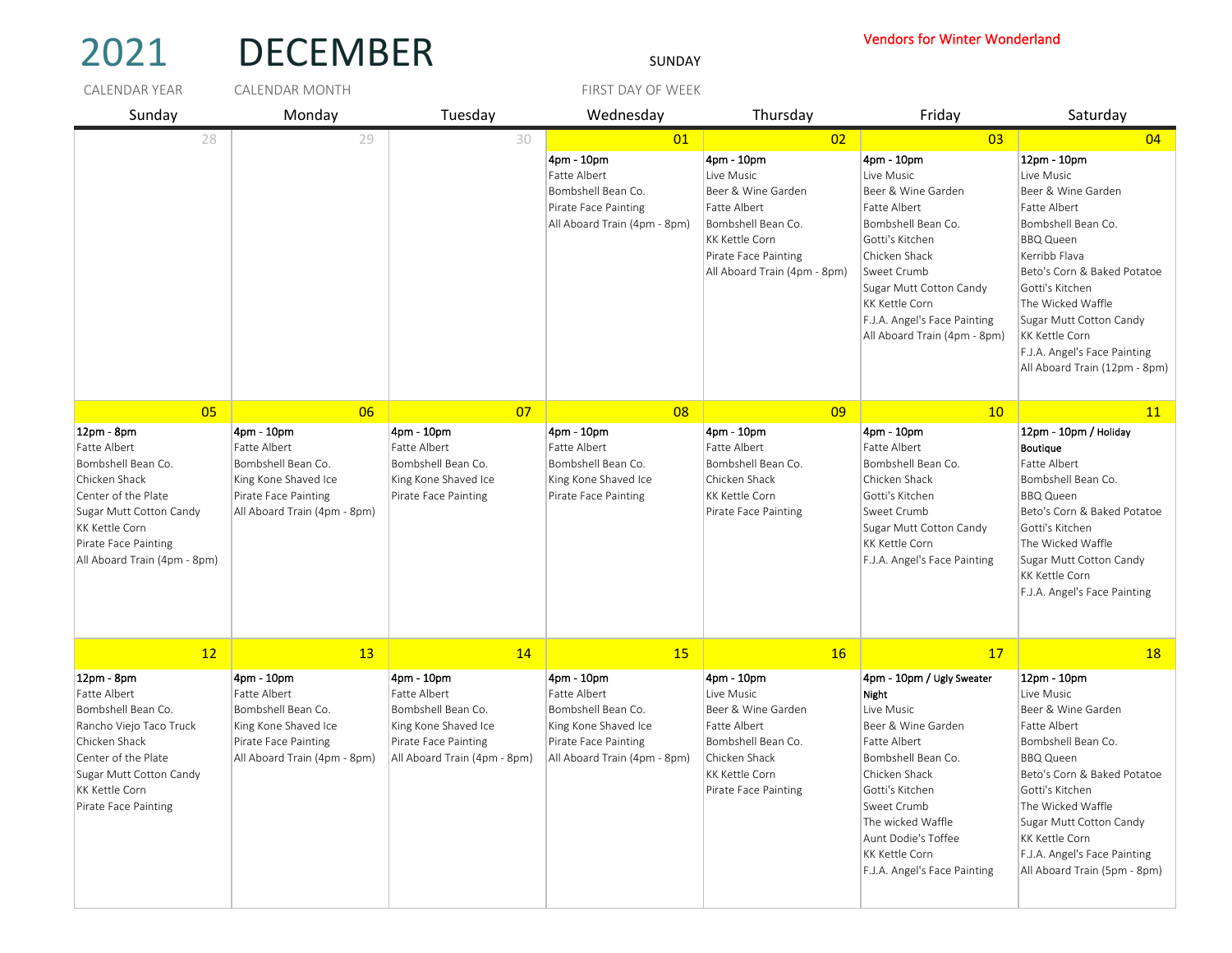| Sunday                                                                                                                                                                                                                  | Monday                                                                                                                                                 | Tuesday                                                                                                                 | Wednesday                                                                                              | Thursday                                                                                                                                                                             | Friday                                                                                                                                                           | Saturday                                                                                                                              |
|-------------------------------------------------------------------------------------------------------------------------------------------------------------------------------------------------------------------------|--------------------------------------------------------------------------------------------------------------------------------------------------------|-------------------------------------------------------------------------------------------------------------------------|--------------------------------------------------------------------------------------------------------|--------------------------------------------------------------------------------------------------------------------------------------------------------------------------------------|------------------------------------------------------------------------------------------------------------------------------------------------------------------|---------------------------------------------------------------------------------------------------------------------------------------|
| 19                                                                                                                                                                                                                      | 20                                                                                                                                                     | 21                                                                                                                      | 22                                                                                                     | 23                                                                                                                                                                                   | 24                                                                                                                                                               | 25                                                                                                                                    |
| 12pm - 8pm<br>Fatte Albert<br>Bombshell Bean Co.<br>Chicken Shack<br>Center of the Plate<br>The Sweet Crumb<br>Sugar Mutt Cotton Candy<br><b>KK Kettle Corn</b><br>Pirate Face Painting<br>All Aboard Train (4pm - 8pm) | 4pm - 10pm / Student Night<br>Fatte Albert<br>Bombshell Bean Co.<br>Chicken Shack<br>King Kone Shaved Ice<br>The Wicked Waffle<br>Pirate Face Painting | 4pm - 10pm<br>Fatte Albert<br>Bombshell Bean Co.<br>King Kone Shaved Ice<br>Center of the Plate<br>Pirate Face Painting | 4pm - 10pm<br>Fatte Albert<br>Bombshell Bean Co.<br>King Kone Shaved Ice<br>Pirate Face Painting       | 4pm - 10pm<br>Special Event inside Civic<br>Live Music<br>Beer & Wine Garden<br>Fatte Albert<br>Bombshell Bean Co.<br>Chicken Shack<br><b>KK Kettle Corn</b><br>Pirate Face Painting | 4pm - 10pm<br>Live Music<br>Beer & Wine Garden<br>Fatte Albert<br>Bombshell Bean Co.<br>Gotti's Kitchen<br><b>KK Kettle Corn</b><br>F.J.A. Angel's Face Painting | 4pm - 10pm<br>Live Music<br>Beer & Wine Garden<br>Fatte Albert<br>The Wicked Waffle<br>KK Kettle Corn<br>F.J.A. Angel's Face Painting |
| 26<br>12pm - 8pm<br>Fatte Albert<br>Bombshell Bean Co.<br>Chicken Shack<br>Center of the Plate<br>Sugar Mutt Cotton Candy<br><b>KK Kettle Corn</b><br>Pirate Face Painting                                              | 27<br>4pm - 10pm<br>Fatte Albert<br>Bombshell Bean Co.<br>King Kone Shaved Ice<br>Center of the Plate<br>Pirate Face Painting                          | 28<br>4pm - 10pm<br>Fatte Albert<br>Bombshell Bean Co.<br>King Kone Shaved Ice<br>Pirate Face Painting                  | 29<br>4pm - 10pm<br>Fatte Albert<br>Bombshell Bean Co.<br>King Kone Shaved Ice<br>Pirate Face Painting | 30<br>4pm - 10pm<br>Live Music<br>Beer & Wine Garden<br>Fatte Albert<br>Bombshell Bean Co.<br>Chicken Shack<br><b>KK Kettle Corn</b><br>Pirate Face Painting                         | 31<br>4pm - 12am<br>Fatte Albert<br>Bombshell Bean Co.<br>Gotti's Kitchen<br>Sweet Crumb<br><b>KK Kettle Corn</b><br>F.J.A. Angel's Face Painting                | 01                                                                                                                                    |
| 02                                                                                                                                                                                                                      | 03                                                                                                                                                     | 04                                                                                                                      | 05                                                                                                     | 06                                                                                                                                                                                   | 07                                                                                                                                                               | 08                                                                                                                                    |